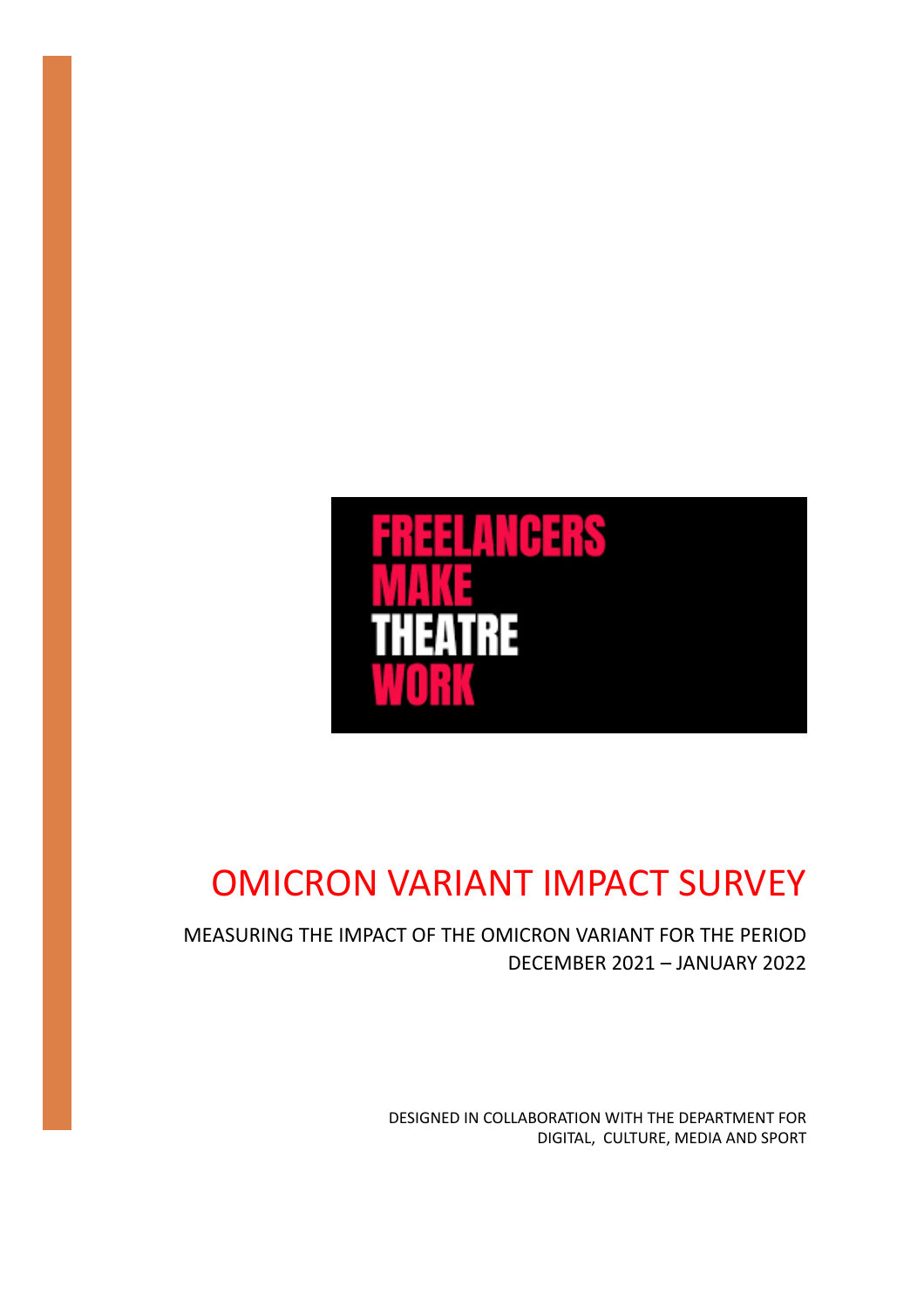# **FREELANCERS MAKE THEATRE WORK**

Freelancers Make Theatre Work are an inclusive, independent community for the 200,000+ selfemployed and freelance workers from all areas of theatre, opera, dance, and live performance, who make up 70% of the UK theatre workforce.

They campaign to raise awareness of the vital role of freelancers in the theatre industry and provide a platform to collect the concerns of the freelance theatre workforce with the commitment to express them to decision makers who impact our work.

# **OMICRON VARIANT IMPACT SURVEY**

The Department for Digital, Culture, Media, and Sport are working with a number of sectoral bodies to further build their evidence base on the impact of the Omicron variant on freelancers across the Performing Arts sector in England - (devolved Administrations are responsible for arts policy in Scotland, Wales and Northern Ireland).

Freelancers Make Theatre Work were connected with DCMS via Society of Theatres London in the week commencing 20th December. During this week Freelancers Make Theatre Work and DCMS met to discuss the most appropriate means of gathering evidence whilst taking into consideration the time of year and deep sense of fatigue in the sector.

DCMS evidence-building is looking at a range of sources, including organisations across the performing arts sector. This work is not an official government survey but, as DCMS wanted to understand the scale of the challenges faced as a result of the Omicron variant, Freelancers Make Theatre Work members felt that it was important that information be gathered directly from freelancers.

The deadline for data gathering was 31st December 2021. This created a short window to disseminate the survey, and then gather and analyse responses. The survey was therefore kept as short as possible in the hope of returning as many responses as possible.

The survey was released on Sunday 26th December (allowing for Christmas Day) with a deadline of midnight on Thursday 30th December (allowing time for data to be sent to DCMS). Freelancers Make Theatre Work has undertaken this work on a voluntary basis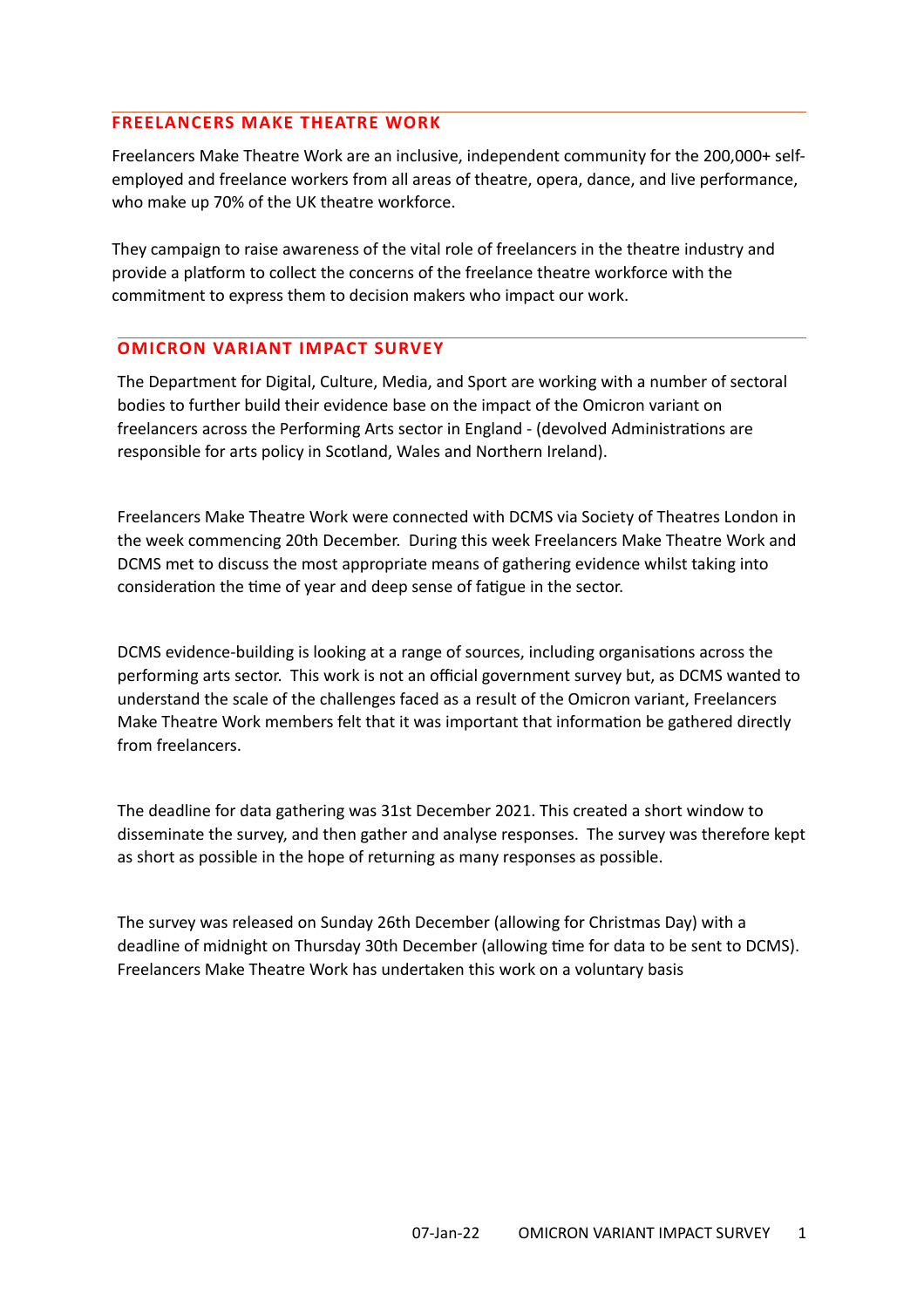# **KEY INFORMATION**

Over the 5-day sharing period the survey reached 135,000 unique people across social media, the Freelancers Make Theatre Work website and the Freelancers Make Theatre Work newsletter.

#### **1,983 Freelancers Responded to the survey.**

Percentages have been rounded to the nearest whole number.

# **SUMMARY OF RESULTS: WORK LOST DECEMBER 2021 – JANUARY 2022**

#### **IMPACT**

74% of freelancers surveyed have lost work between 13 Dec 2021 and 3rd Jan 2022 due to COVID. 77% of those who have lost work were contracted on a self-employed basis.

57% of those who have lost work have had work terminated. 43% of those who have lost work have had work delayed.

47% of those who have had work delayed foresee clashes with other contracts, leading to an impact on their overall income.

34% of those who have had worked delayed cannot yet state if it will create clashes with other work leading to an impact on their overall income.

#### **INCOME LOSS**

55% of those impacted state an income loss of £0-£1999. 30% of those impacted state an income loss of £2000-£4999. 15% of those impacted state an income loss of £5000+

## **LOCATION**

49% of work lost was due to take place in London.

18% of work lost was touring work.

8% of work lost was due to take place in the Southwest of England. 7% of work lost was due to take place in the Southeast of England. 5% of work lost was due to take place in the Northwest of England. 4% of work lost was due to take place in Yorkshire and the Humber. 3% of work lost was due to take place in the Northeast of England. 3% of work lost was due to take place in the West Midlands. 2% of work lost was due to take place in the East Midlands.

2% of work lost was due to take place in the East of England.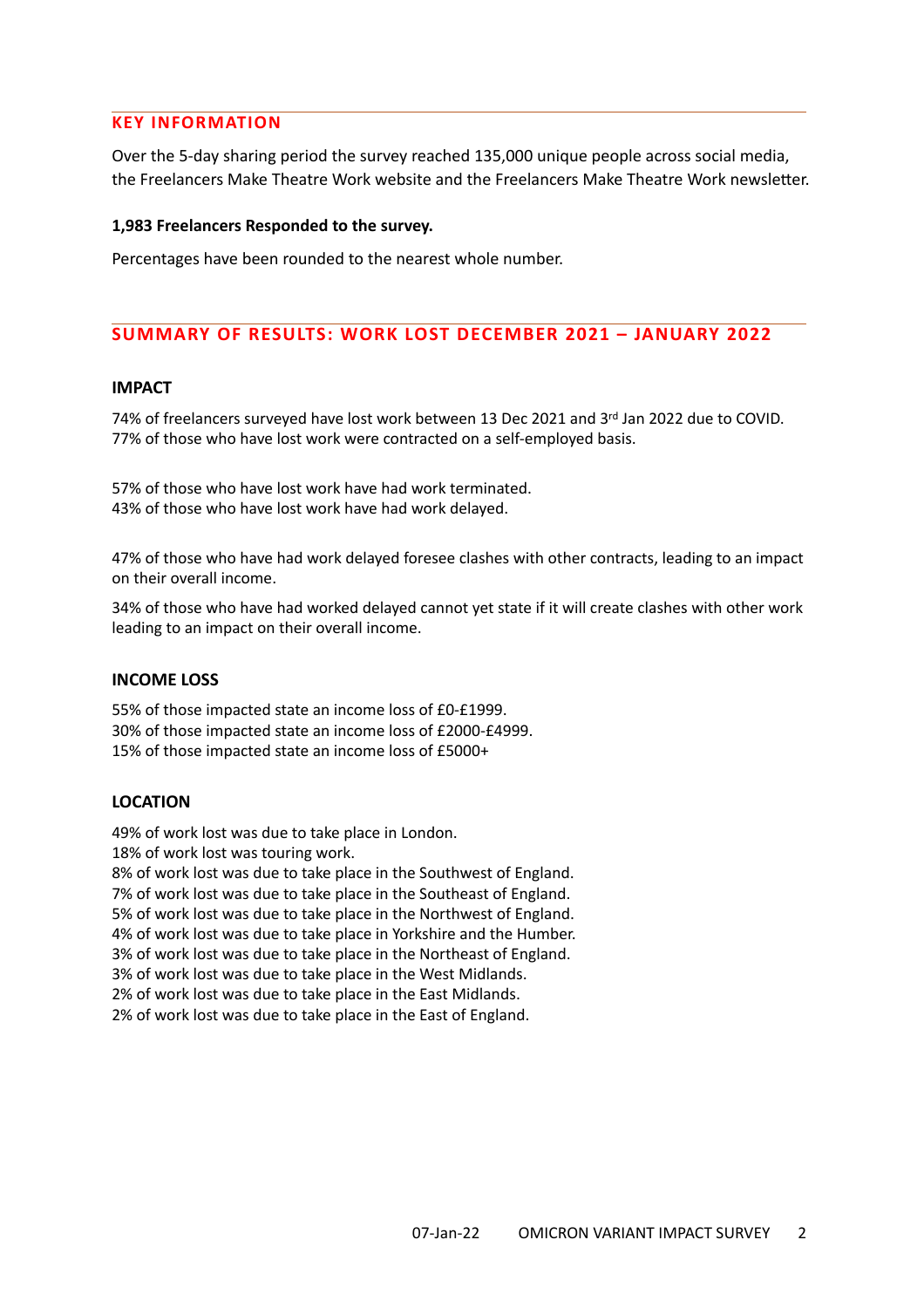# **SUMMARY OF RESULTS: ANTICIPATED WORK LOST JANUARY – MARCH 2022**

## **IMPACT**

27% of those surveyed have already lost work for the period January – March 2022 due to COVID. 73% of those surveyed anticipate losing work for the period January – March 2022 due to COVID.

79% of those who have already lost work or anticipate losing work are contracted on a selfemployed basis.

41% of those who have already lost work have had work terminated. 59% of those who have already lost work have had work delayed.

52% of those who have had work delayed foresee clashes with other contracts, leading to an impact on their overall income.

40% of those who have had worked delayed cannot yet state if it will create clashes with other work leading to an impact on their overall income.

#### **INCOME LOSS**

30% of those impacted state an income loss/ anticipated income loss of £0-£1999. 40% of those impacted state an income loss/ anticipated income of £2000-£4999. 30% of those impacted state an income loss/ anticipated income of £5000+

#### **LOCATION**

43% of work lost/ anticipated to be lost was due to take place in London.

28% of work lost/ anticipated to be lost was touring work.

7% of work lost/ anticipated to be lost was due to take place in the Southwest of England. 7% of work lost/ anticipated to be lost was due to take place in the Southeast of England. 4% of work lost/ anticipated to be lost was due to take place in the Northwest of England. 4% of work lost/ anticipated to be lost was due to take place in Yorkshire and the Humber. 2% of work lost/ anticipated to be lost was due to take place in the Northeast of England. 3% of work lost/ anticipated to be lost was due to take place in the West Midlands. 2% of work lost/ anticipated to be lost was due to take place in the East Midlands. 2% of work lost/ anticipated to be lost was due to take place in the East of England.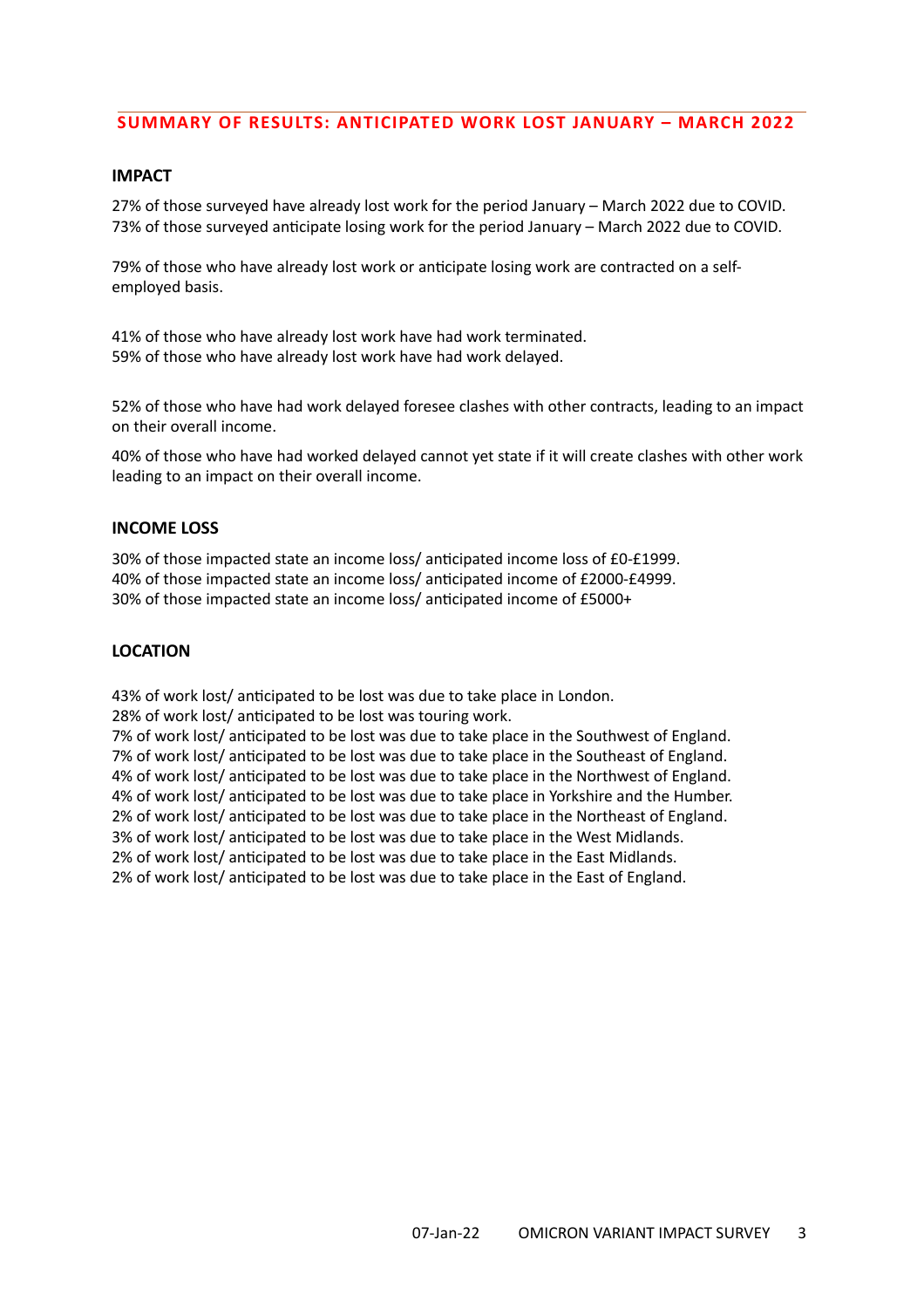# **ADDITIONAL RESPONSES**

The survey offered respondents space to add anything else they felt relevant. 372 respondents added comments, summarised below.

# **SUMMARY OF COMMENTS**

*''A critical support package is needed to ensure businesses and individuals sustain livelihoods and career continuation. The ignorance of any support so far has been heart breaking and makes me question so many things in terms of the way the arts are valued but crucially how our jobs are somehow seen as a luxury rather than careers.''*

Several respondents noted that the **limited scope of the survey** does not offer a true context which recognises the cumulative impact of COVID on the industry.

It was noted that the different means of remuneration available - such as box office percentages and royalties - or the initial outlay costs - both financial such as marketing and time related during negotiations – create **multiple impacts on incomes**. With several respondents referencing the **loss of work out with traditional venues** as their key concern.

The **cumulative impacts** of COVID have resulted to a decrease of work on offer for multiple reasons, with a significant reduction in opportunity to work internationally due to varying restrictions/ isolation periods.

Respondents have noticed that **less work is on offer**, with a **reduction in opportunities for international working** impacting incomes. Some disabled workers have had to turn down work due to safety concerns.

For those who do secure work the **impact of cancellation clauses** and **last-minute contracting practices** are noted as concerns. The **overall workflow of the industry is changing**, with many referencing a **bottleneck emerging** due to contracts overlapping when delayed and **additional work being created** by cancellations and isolation periods.

Respondents also noted the **wider impact on the economic sustainability for freelancers** in the industry, recognising that many are still recovering from having fallen through gaps in the support offered to date. With many noting that they feel **unable to plan** in the immediate or long term. There is great concern around having to **leave the industry** from individuals at all career stages, with reference to the current **culture of fear and stress** being unsustainable.

Respondent's desire **clearer and information** from Government, including advanced planning for worst case scenarios so that continuity could be found across the sector.

Many respondents reference the detrimental impact the ongoing effects of Covid are having on their **mental health and wellbeing**, as well as the impact on their loved ones.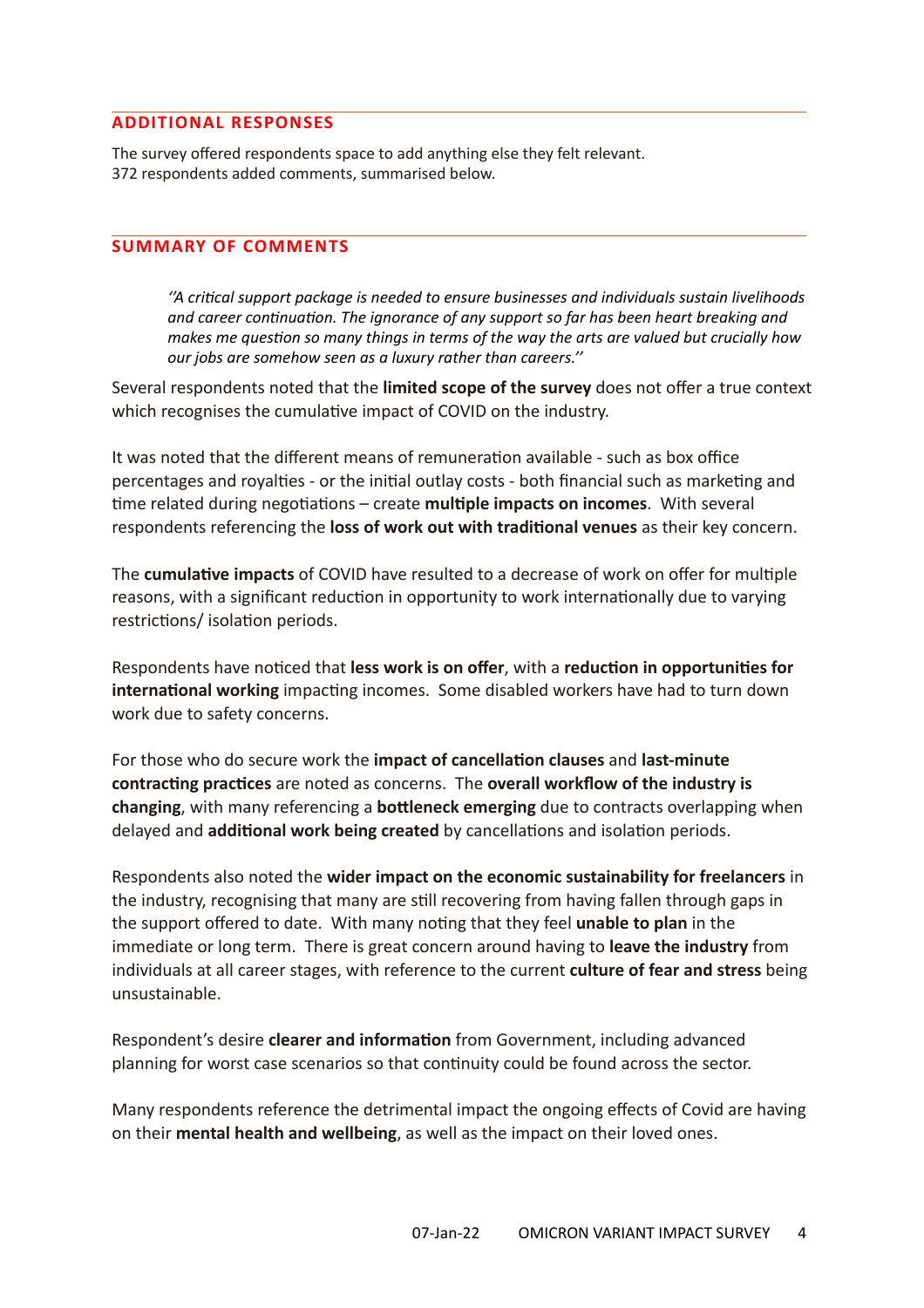# **DETAILED SUMMARY OF COMMENTS**

## **CONCERNS AROUND LIMITED DATA GATHERING**

Several respondents commented on the limited scope of the survey both in terms of the information requested and the reductive nature of the survey, given that it exists in a context of almost two years of impact on the industry and that the industry is more than employment by venues.

Two respondents commented that they are employed on zero hours contracts. It is unclear whether this form of employment will be registered in the data of organisations and therefore whether this will be a factor in DCMS's interpretation of the data.

## **MULTIPLE IMPACTS ON INCOMES**

Many respondents illustrated impacts upon their income broader than the scope of the survey, and in ways that are less explicit than contracts producing performance.

One freelancer surveyed noted that they 'will lose royalties from 10 days' worth of cancelled performances of a sold- out Christmas show', with others stating that their income is a percentage of takings which have been directly impacted by audience confidence. This includes live arts such as comedy which are heavily reliant on ticket sales. There is fear this impact will continue into the Spring.

Some respondents have lost casual venue work, which they deem essential to the function of theatre and small music venues, which has not been recognised through furlough or other Government support to date. Others state that some work (such as front of house, box office and stage door) is now being offered as casual work, without any protection against cancellation.

Event organisers noted that cancellations results in loss of income as well as irretrievable sunk costs associated.

Some specialist freelancers notes that certain production elements (such as pyrotechnics) are being removed from productions which are being restaged as a means to save money, resulting in an income loss for those who offer these services.

One respondent stated that they have '*agreed a reduced fee to help an arts organisation with reduced ticket income*.'

## **FINANCIAL IMPACT BEYOND VENUES AND TRADITIONAL THEATRE**

Respondents commented that their work in fields beyond traditional venues has been impacted, and as such has reduced their income. This includes running workshops in care homes, delivering work in village halls, schools touring, participatory dance events, festivals and outdoor arts industry that is reliant on people gathering, corporate performance work as a circus artist and teaching music in schools. This demonstrates the range of ways performance makers and artists engage with society and generate incomes.

## **IMPACT ON ALTERNATIVE INCOME STRAND**

One respondent noted that they offer accommodation to touring theatre workers, and as such has lost this income altogether. Suggesting there may be impacts on the supply chain for theatre that are not being reflected in data.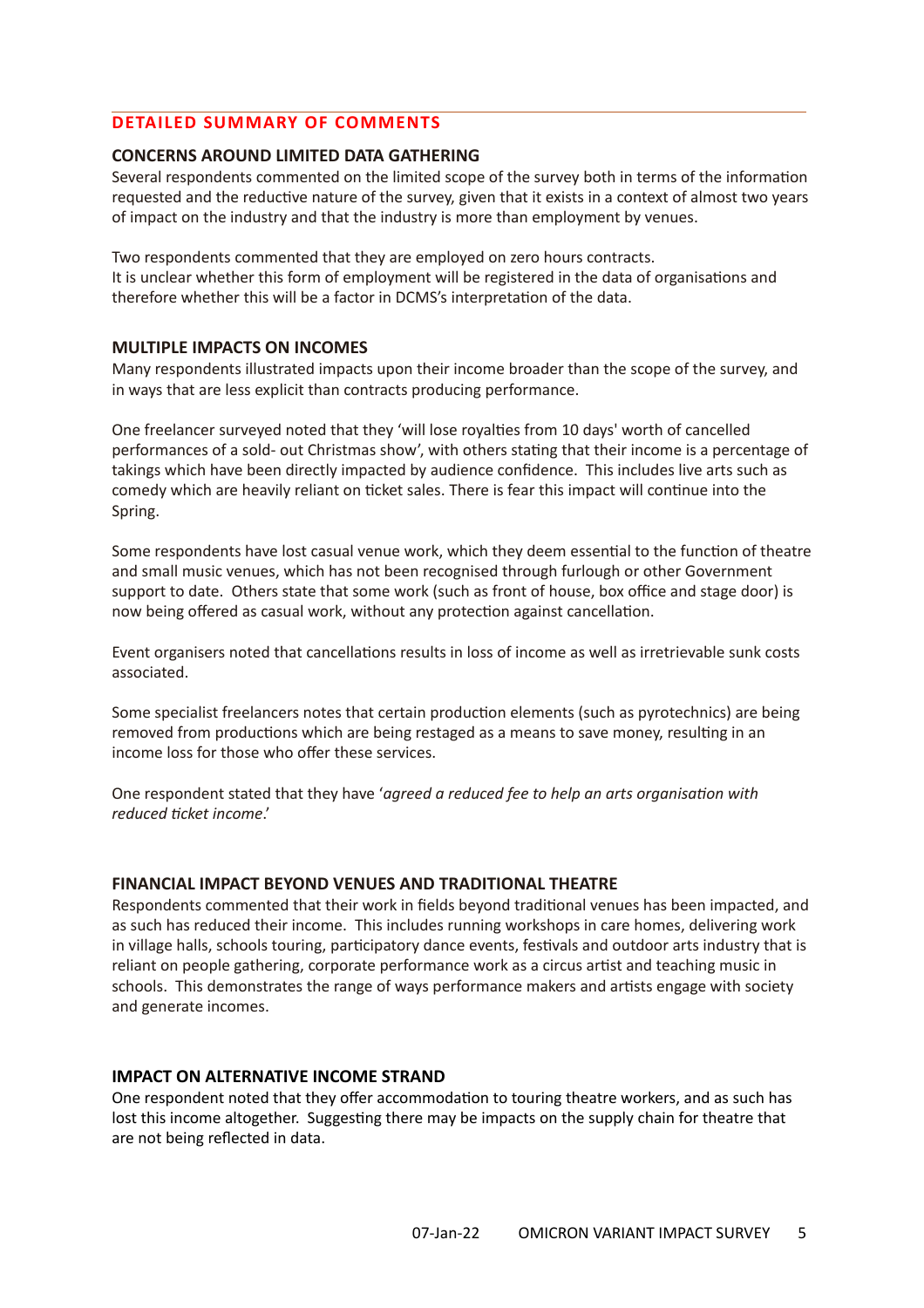## **CUMULATIVE IMPACTS OF COVID**

*''I anticipate losing work as our producers won't be able to keep paying us if the show suffers multiple shutdowns. They have paid us for an initial closure but won't be able to keep doing that.''*

Several respondents noted that, although they understand the purpose of the survey capturing data for such a limited window, they wish to note how the cumulative impact of COVID has changed their working lives. Outgoings have not reduced, however the lack of certainty in the sector makes financial planning difficult.

Respondents noted that working as a theatre freelancer often requires investment prior to work being undertaken. For example, in pre-production and marketing activities or in time spent securing contracts which, if they don't result in contracts, return no income.

Some noted that income from contracts is being remunerated at a slower pace, creating cash flow issues in the short term.

One respondent commented that they feel there is '*'currently too much noise and therefore response to the commercial sector (West End and high profile producers) and not enough on the grassroots industry that keeps local communities cultural hearts beating. Sometimes I wonder if DCMS even knows people like me exist.''*

There is concern over the long-term impact of COVID due to audience and producer confidence.

## **LESS WORK ON OFFER**

*''There is less work in general so much harder to get anything in the first place.''*

Many respondents commented that the survey is reductively predicated on contracts being offered to measure the impact of Omicron on freelance incomes. They feel that the reduction in work available due to low industry confidence is a 'huge concern' that must be registered. This includes noting that there appears to be a trend of casts and crews are becoming smaller than pre-covid, as a means to mitigate risk, which results in less work being available.

One respondent noted that larger venues are now using in house staff to deliver freelance roles where possible in order to save costs. They also stated, that as someone who lives outside of London but has usually worked with National touring companies, their workload has reduced.

They also noted that historically it has generally been rare to sign contracts far in advance, so that many lose work without contractual evidence of doing so.

Some noted that the work that is taking place is the revival of delayed work, creating limited opportunity to secure future work once those contracts are complete.

Individuals who categorise themselves as 'less-established' commented that work opportunities are becoming increasingly limited for those without established names or networks because they are viewed as more of a risk by producers.

One respondent stated that the '*quality of work available is poor'* and that 'most of the roles on offer for women over 55 are pitiful.'

This suggests overall concerns that the overall diversity of the work force is also at risk.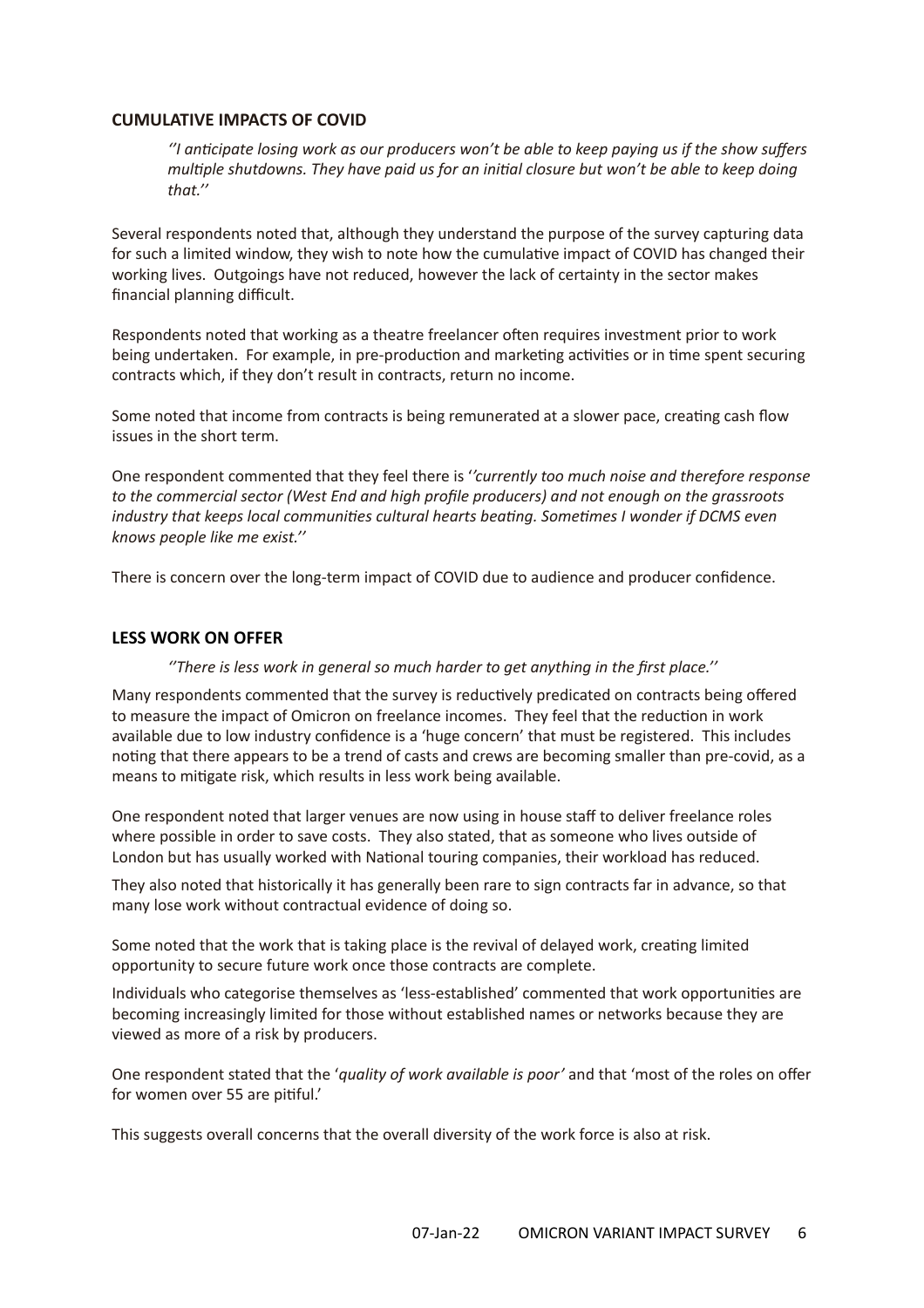## **DISABLED WORKERS**

The income of disabled workers and those with long term health conditions has been directly impacted through having to turn down work due to concerns around safety, with particular reference to the transmissibility of the Omicron variant.

#### **INTERNATIONAL WORKING**

*"I think COVID will have a lasting impact over the way that touring work happens. I don't ever anticipate my diary being as busy as it was pre covid with regards to international touring work "*

Many respondents noted that their income has been negatively impacted by a reduction in opportunities for international touring. This includes having to cancel opportunities to audition for international work, removing the possibility of securing future work.

Some of this work was lost or had to be refused due to the financial implication of long periods of isolation/ quarantine on either the producer or the individual which can impact the start date of the next contract. One respondent stated that 'it is a nightmare' managing the changing dates due to changing restrictions.

#### **INSECURE CONTRACTS AND THE IMPACT OF CANCELLATION CLAUSES**

Respondents noted that there is greater reticence to confirm work in advance than pre-COVID with a culture on pencilling work becoming more common. This means that if work is cancelled freelancers are left with no employment and no safety net. One respondent noted that fee negotiations are also happening at a later stage, and that they anticipate fees will be lower than expected due to the ongoing impact and uncertainty.

Force Majeure clauses in contracts were noted as a concern, with some noting that their pay can be stopped immediately in light of cancellations.

Some respondents noted that due to the nature of their work, contracts are short (1-6 weeks), meaning that if they have to isolate then they lose the entire contract.

One respondent noted that those who test positive for COVID during a contract can self-isolate with reasonable sick pay, but for those who test positive towards the end of/ after the contract they isolate with statutory sick pay only which creates a pay disparity.

One respondent noted that COVID may be cited as a reason to delay/terminate contracts without evidence, creating a 'catch-all for any issues surrounding event production'.

#### **IMPACT ON WORKFLOW**

The impact on the overall workflow of the sector is cited as a concern by many respondents. One respondent states that this has directly impacted working relationships which are now unstable and 'hyper competitive, mainly'.

This includes last minute cancellations and last-minute work offers creating significant planning difficulties, as well as the reduction in work available out with traditional venues that is often used by freelancers to generate income during quieter periods (such as higher education).

The act of being availability checked results in turning down other work and then losing out on both jobs in the event of a cancellation. Although this has always been in issue in the industry COVID appears to have heightened the issue.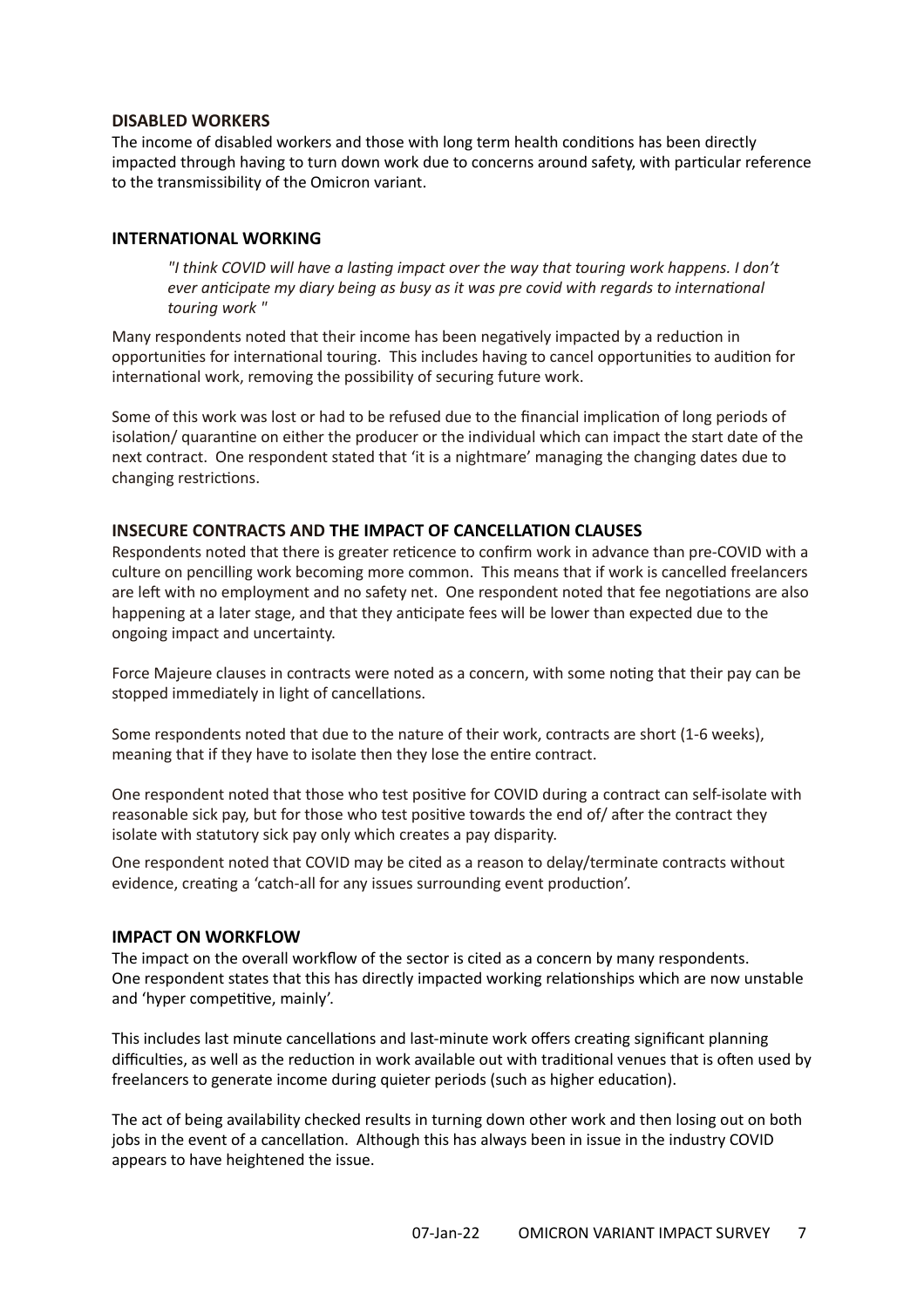Some roles are experiencing huge skills shortages (reasons uncited), meaning that although work is offered people are having to turn it down due to being 'unbelievably busy'. This creates future concerns around the quality of work that will be produced.

The process of moving rehearsal online to mitigate risk is creating strain for those whose work cannot be conducted online (such as costume departments), who are then having to work last minute to ensure productions are stage ready. This is resulting in additional labour that is not factored into the fixed fees offered.

Some freelancers are also concerned that their role will be viewed as a luxury as budgets are tightened as a response to uncertainty.

This workflow is also impacted by the ongoing efficacy of the Governments Covid response. Some productions have not been able to obtain Lateral Flow Test kits, resulting in being unable to work whilst being ready.

## **A BOTTLENECK**

*''it is a nightmare - one change of dates impacts the next job and then that impacts the next and the next and the next....''*

For those who have secured work, delayed contracts and the rescheduling of cancelled work is creating issues for several reasons. Including reduced income due to having to turn down work when it begins to overlap; increased stress and unhealthy working hours if continuing with jobs as they begin to overlap and not being able to safely travel between work in various locations across the country,

One respondent states that ''*Employers have started building "delay" clauses into contracts where they require you to be available for up to 2 weeks after the nominal end of the contract in case of delays due to Covid 19 but they are not offering to pay to keep you on a retainer for that time. Either you risk double booking or you lose out on up to 2 weeks of work per 4 week contract, which is unsustainable.''*

## **ADDITIONAL WORK GENERATED THROUGH CANCELLATION**

Some roles are suffering from additional work generated because of cancellations, illness or required isolation periods. Short staffing required other crew members to 'take up the slack' and results in the requirement to work longer hours to cover last minute rehearsals.

For some, this has resulted in their fixed fee resulting in remuneration of less that minimum union rates when considering the additional hours worked.

## **POOR PRACTICE**

One respondent stated that improved practices in terms of fee structures for freelancers, which had been developing pre-pandemic and discussed earlier during the pandemic, have been undermined with covert bullying, hysteria and scapegoating taking place generally.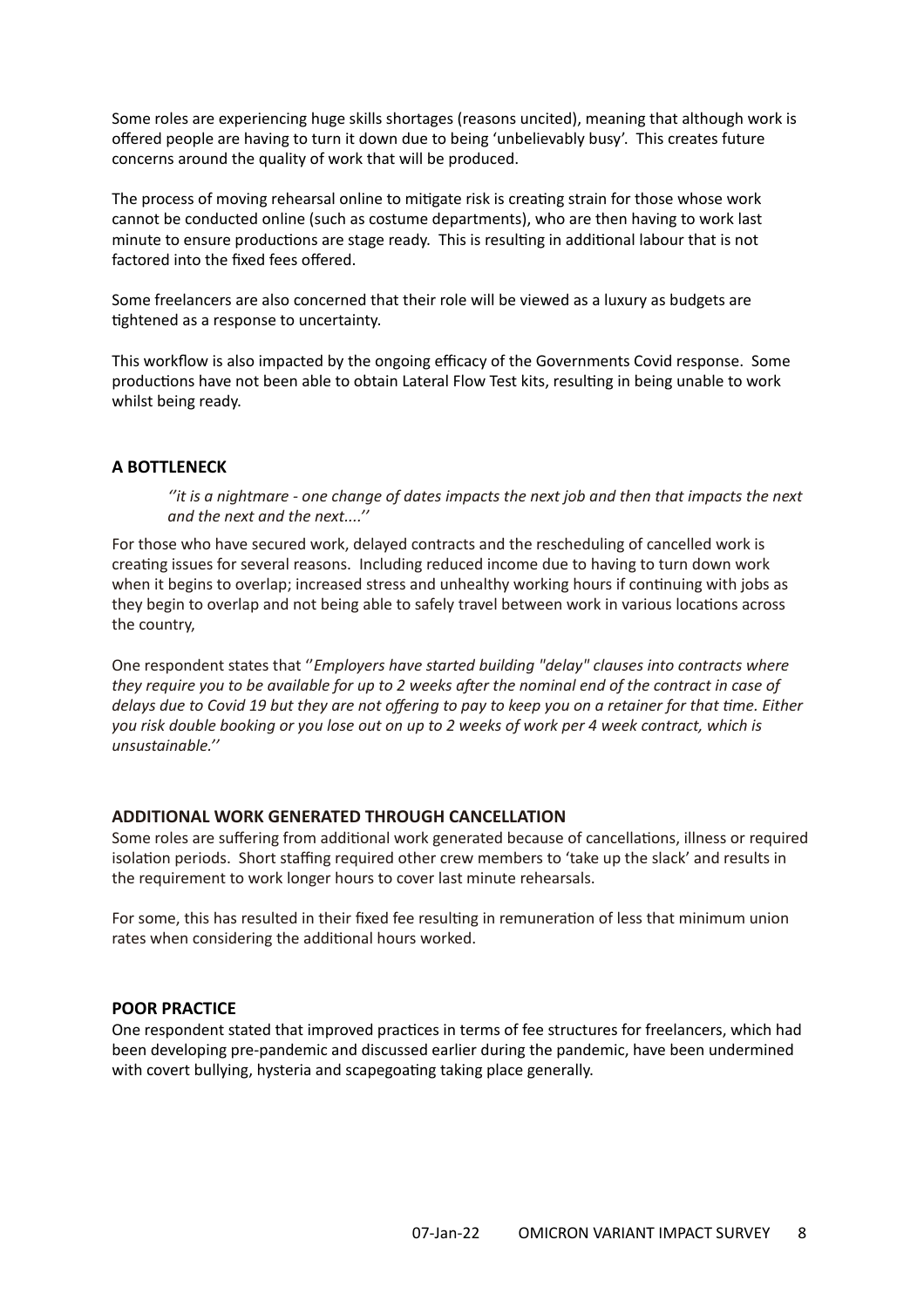## **BROADER IMPACT OF ECONOMIC SUSTAINABILITY**

The survey highlighted that economic sustainability is reliant on multiple factors, in response to individuals living in a variety of circumstances and the ongoing impacts of COVID.

Several respondents stated that they have not been eligible for any state aid (SEISS, Furlough or hardship bursaries) for the duration of the pandemic. Some of these were ineligible due to being new to the industry or newly self-employed; due to the nature of work they have to undertake as a theatre freelancer (a combination of PAYE and freelance contracts) and others because they have previously been high earners (£50k+).

Some respondents reference surviving through spending '*life savings'* and noted that people with savings were penalised in the mid-term.

One respondent stated that '*there is a particular lack of support for artists who are UK visa holders and self-employed, as we are not eligible to obtain any public/ government funding, yet need proof of significant career progression in order to continue working in the UK.'* This has a specific impact on recent graduates.

Respondents noted that the guidelines for Universal Credit do not appear to understand the nature of freelance work in the creative industries and that the system is a '*massive struggle'* to navigate.

Those who undertake freelance work through Limited Companies (some of whom work this way to secure higher public liability insurance as required by clients) note that not meeting the guidelines for furlough impacted their income, and that the instruction to apply to the Cultural Recovery Fund is too complicated as an individual. They also note that loan options are not sufficient.

One respondent noting that they work part time due to childcare commitments so the five days' work that was cancelled in early January reflects 50% of their monthly income. Reflecting a possible

need for more data on the impact on part-time workers.

Others noted that they supplement their income through the supply chain companies for the theatre and events industry for whom support grants were not offered, therefore have had all potential income streams impacted.

One respondent noted that they have several outstanding unpaid invoices.

## **UNCERTAIN FUTURES**

*''The ongoing uncertainty has made planning and progressing in my career impossible for the immediate future."*

Many respondents commented on the ongoing impact with regards to planning both their immediate and long-term futures in relation to their career and life aspirations. Noting that staying in the industry is reliant on good will and resilience. Many state that they anticipate further losses and that they have '*barely recovered from previous lockdowns*.'

Respondents raised concerns about the uncertain impact of Long Covid, and the impact on those who must turn down contracts to protect vulnerable family members. They believe they are '*paying the price'* for having to make decisions regarding safety.